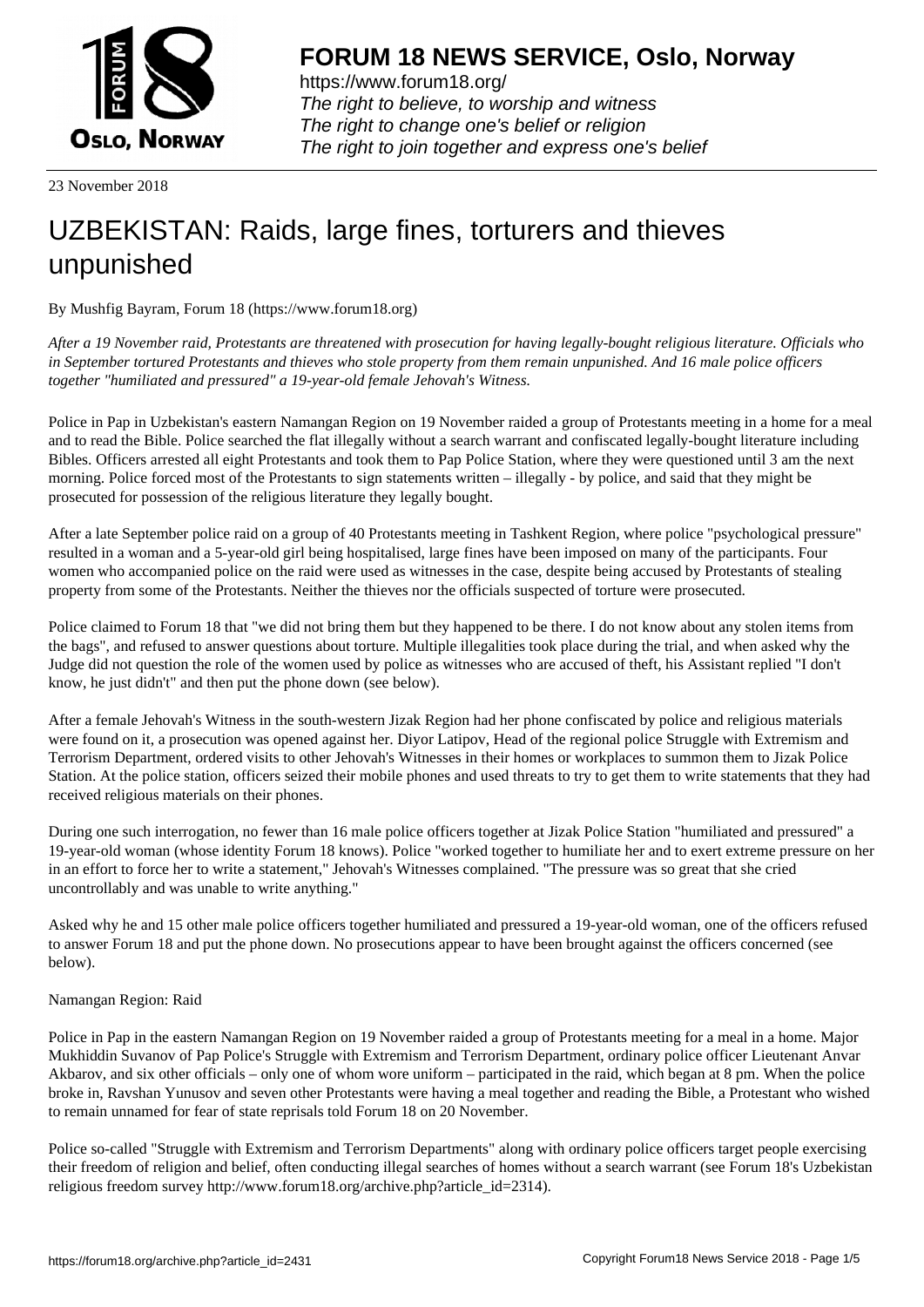a Bible commentary, booklets and 72 DVDs and CDs with Christian films, songs and sermons on them. All of the confiscated literature had been bought from the state-registered Bible Society of Uzbekistan.

Uzbekistan imposes total censorship of all printed and electronic religious literature, and police often confiscate books which have passed the state's compulsory censorship (see Forum 18's Uzbekistan religious freedom survey http://www.forum18.org/archive.php?article\_id=2314).

Police also confiscated a laptop and a desktop computer.

Major Suvanov of the Struggle with Extremism and Terrorism Department refused to explain to Forum 18 on 23 November why he raided people meeting in a home, and then put the phone down. The Head of his Department, Umid Jalilov, did not answer his telephone on 23 November.

Police arrested all eight Protestants and took them to Pap Police Station, where they questioned them until 3 am the next morning. No legal warrant was produced for the detention, the Protestant stated.

Police also forced most of the Protestants to sign statements written – illegally - by police. Those who did sign did so for fear of state reprisals.

Police told the Protestants that the confiscated religious materials will be sent to the state Religious Affairs Committee in Tashkent for "expert analysis". Police also said that the Protestants may then be charged – for possession of the religious literature they legally bought.

"Expert analyses" are often used to justify the confiscation or destruction of religious texts (see Forum 18's Uzbekistan religious freedom survey http://www.forum18.org/archive.php?article id=2314). The regime and its courts have also often ordered the confiscation of religious literature which has been legally bought (see eg. F18News 19 October 2018 http://www.forum18.org/archive.php?article\_id=2424).

Tashkent Region: Raid, confiscations, theft, interrogation, torture

In Tashkent Region police on 30 September illegally raided, detained and questioned a group of 40 Protestants as they met together for a retreat and for relaxation. Police "psychological pressure" resulted in a woman and a 5-year-old girl having to be taken to hospital. Police did nothing to stop four women who accompanied them on the raid stealing property from female Protestants. Police also illegally without a search warrant confiscated numerous items of church property, and also against the law provided no written record of the confiscations (see F18News 19 October 2018 http://www.forum18.org/archive.php?article\_id=2424).

Torture, particularly against women, is common used by the authorities. The authorities normally do not arrest and put on criminal trial officials suspected of this crime, breaking Uzbekistan's legally-binding obligations under the United Nations (UN) Convention against Torture and Other Cruel, Inhuman or Degrading Treatment or Punishment (see Forum 18's Uzbekistan religious freedom survey http://www.forum18.org/archive.php?article\_id=2314).

Despite President Shavkat Mirziyoyev's claims and legal changes claiming to ban torture and punish the perpetrators, torture continues, with many afraid to complain for fear of state reprisals (see F18News 1 May 2018 http://www.forum18.org/archive.php?article\_id=2374).

Tashkent Region: Neither thieves nor torturers prosecuted

However, neither the thieves nor the officials suspected of torture were prosecuted. Instead, 31 Protestants were prosecuted under Administrative Code Articles: 184-2 ("Illegal production, storage, or import into Uzbekistan, with the intent to distribute or actual distribution, of religious materials by physical persons"); 201 Part 2 ("Violation of the procedure for holding religious meetings, street processions, or other religious ceremonies"); and 241 ("Teaching religious beliefs without specialised religious education and without permission from the central organ of a [registered] religious organisation, as well as teaching religious beliefs privately").

These three Administrative Code articles are often used to prosecute people exercising their freedom of religion and belief (see Forum 18's Uzbekistan religious freedom survey http://www.forum18.org/archive.php?article\_id=2314).

Officer Dilshod Aripov of Bostanlyk Police Department of Struggle against Extremism and Terrorism, who took part in the raid, claimed to Forum 18 on 23 November about the women brought by police on the raid: "We did not bring them but they happened to be there. I do not know about any stolen items from the bags." He refused to answer questions about the torture which took place.

Tashkent Region: Unfair trial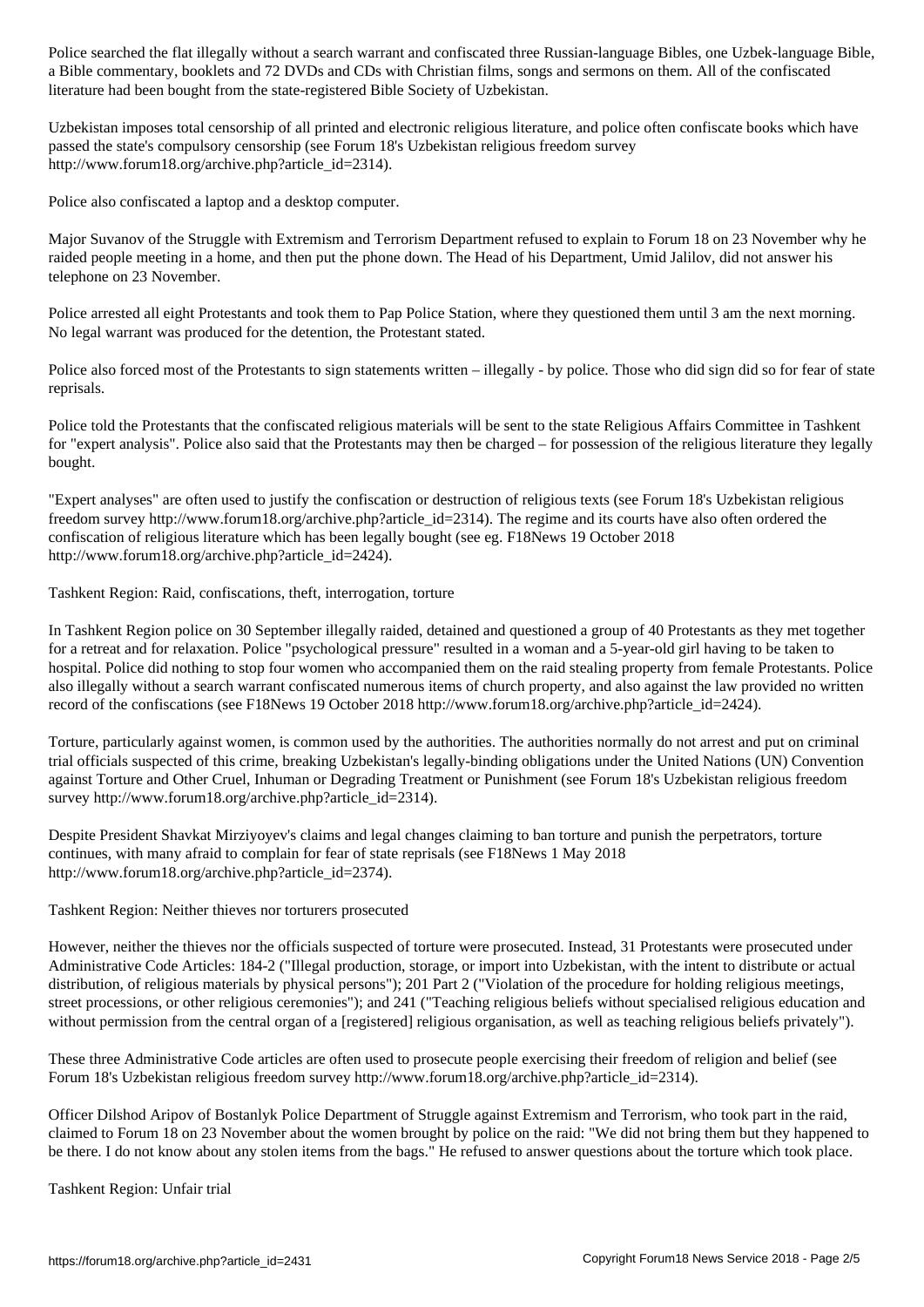- the hearing did not take place in Bostanlyk Court as it by law should have, as this is where the alleged "offences" took place;

who as to be named for fear of state reprise representation for  $\mathbf{F}$  on 20 November. For example:

- the Court's decision does not mention the confiscated Church property;

- and four women named in the verdict as witnesses do not, Protestants state, live at the addresses the verdict says they live at. Protestants told Forum 18 that they are ex-convicts who have been used as witnesses in other cases, and Protestants accuse the four women of during the raid stealing property from Protestant women.

Unfair trials and flagrant violations of due process are common in Uzbekistan (see Forum 18's Uzbekistan religious freedom survey http://www.forum18.org/archive.php?article\_id=2314).

Tashkent Region: Fines, deportations

Judge Akhror Yeraliyev imposed the following fines at the end of the trial:

Nargiza Ashurova was fined 20 times the minimum monthly wage, or 3,686,000 Soms;

Berdimurad Parpiyev and Sukhrob Jurayev were each fined 15 times the minimum monthly wage, or 2,764,500 Soms;

Shakhnoza Umarova, Nigina Bozorova, Miyassar Mirsagatova, Rita Kogai, Azizali Sagindikov, Khakim Nurkhanov, Dilafruz Shadiyeva, Makhmudjon Zakirov, the brothers Mirzakhmed and Saidakhmad Akramov, Sahobiddin Umarov, Mavjuda Tursunova, Ortik Jurayev, and Nazirjon Abdurasulov were each fined each 10 times the minimum monthly wage, or 1,843,000 Soms;

Nigora Kurbonova, Zukhra Khaitova, Nodira Mukhsinova, Mansur Sultonov, Omadbek Kodyrov, Valentina Zakirova, Mekhrinisso Nurkhanova, Sunnat Alimov, Karomat Yuliyeva, and Nadezhda Pak were each fined five times the minimum monthly wage, or 921,500 Soms;

and four South Koreans, Park Gibong, Chong Khengsu, Park Yong Sook, and Choi Chung Sub were ordered to be deported. Gibong and Khengsu had left Uzbekistan before the trial.

Tashkent Region: "I don't know, he just didn't"

Judge Yeraliyev on 23 November refused to discuss with Forum 18 the case, the failure to prosecute the thieves and torturers, and the illegalities of the hearing. After asking Forum 18 "are you familiar with the case?", when Forum 18 said "yes" he then responded: "I will not talk to you. Please, call the Supreme Court."

His Assistant, who refused to give his name, when asked why the Judge did not ask questions about the torture, claimed that "he will raise that question next time". Asked why the Judge did not question the role of the women used by police as witnesses who are accused of theft, the Assistant replied: "I don't know, he just didn't." He then put the phone down.

Jizak Region: Police "humiliated and pressured" 19-year-old woman

On 26 May, Bobur Boymurodov of the south-western Jizak [Jizzakh] Region Police Struggle with Extremism and Terrorism Department summoned a female Jehovah's Witness, Muborak Abdurakhmanova, for questioning. He confiscated her mobile phone, found religious materials on it, and initiated charges against her under Administrative Code Article 240 ("Violation of the Religion Law").

The strict state censorship of all religious materials includes material on electronic devices, which the authorities actively search for and punish possession of (see Forum 18's Uzbekistan religious freedom survey http://www.forum18.org/archive.php?article\_id=2314).

Afterwards, Diyor Latipov, Head of the regional Struggle with Extremism and Terrorism Department, ordered visits between 31 May and 5 June to other Jehovah's Witnesses in their homes or workplaces to summon them to Jizak Police Station. Their mobile phones were confiscated, and police used threats to try to get them to write statements that they had received religious materials from Abdurakhmanova's mobile phone.

At Jizak Police Station on 31 May, no fewer than 16 male police officers together "humiliated and pressured" one 19-year-old woman (whose identity Forum 18 knows), other Jehovah's Witnesses told Forum 18 on 21 November.

Officers of the Struggle with Extremism and Terrorism Department, including Nadir Uralov, "worked together to humiliate her and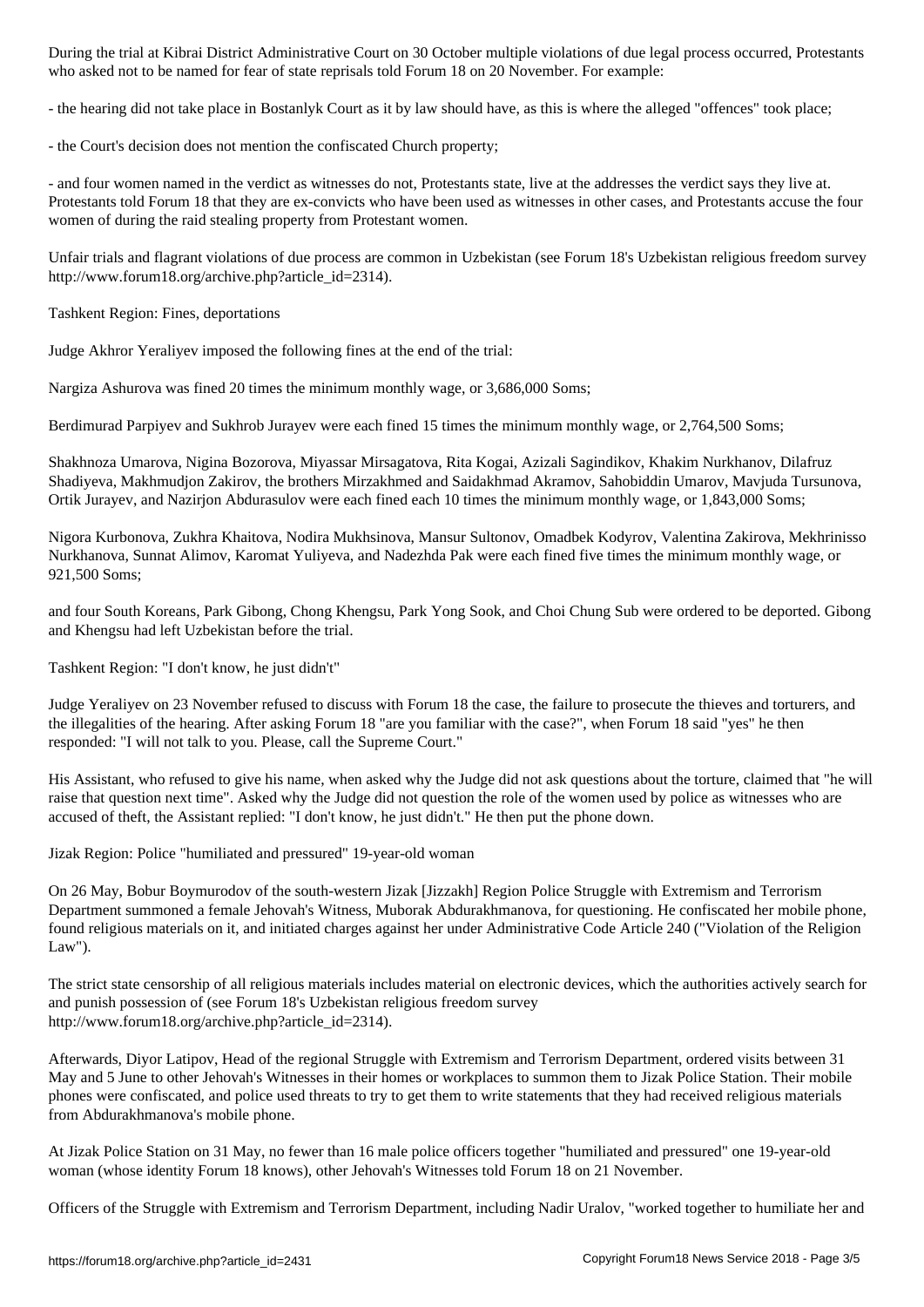with religious content to her Jehovah's Witnesses complex complex complex complex that she crited uncontrollably and was so great that she crited uncontrollably and was so great that she crited uncontrollably and was so gr unable to write anything." The interrogation only stopped when the woman's non-Jehovah's Witness father came to Jizak Police Station to protest about her summons.

Latipov of the regional Struggle with Extremism and Terrorism Department's Assistant, who refused to give his name, would not answer on 23 November when Forum 18 asked him why 16 male police officers together used such extreme pressure against a 19-year-old woman. He also refused to answer when Forum 18 asked why male police particularly target female members of religious communities. After consulting with Latipov for a few moments, the Assistant then told Forum 18 that Latipov "is not available to talk to you".

Women of all faiths have been particularly targeted and assaulted by male officials, including with the use of sexual violence. There are strong social pressures against women speaking out about male violence, as cultural traditions of "honour" can destroy a woman's reputation (see Forum 18's Uzbekistan religious freedom survey http://www.forum18.org/archive.php?article\_id=2314).

For example, women in an Urgench Protestant Church have been targeted by male officials, accompanied by flagrant violations by police, bailiffs, and a court of due legal process (see eg. F18News 31 May 2018 http://www.forum18.org/archive.php?article\_id=2383).

Jehovah's Witnesses told Forum 18 that police "routinely confiscate all electronic devices and religious literature. Electronic devices are carefully examined for social networks and downloaded apps". Even if police cannot find evidence that religious literature was electronically distributed, charges for this "offence" are often brought and fines imposed.

This continues to happen despite some Supreme Court rulings ordering material to be returned and fines to be repaid. Asked on 23 November by Forum 18 why such searches and prosecutions still happen, Supreme Court spokesperson Mansur Ergashev claimed that "the Supreme Court tries to explain to lower courts case by case where exactly they erred".

Officer Uralov of the regional Struggle with Extremism and Terrorism Department on 23 November refused to tell Forum 18 why such searches and prosecutions still happen, claiming "I cannot tell you why". Asked why he and 15 other male police officers together humiliated and pressured a 19-year-old woman he put the phone down.

No prosecutions appear to have been brought against the officers concerned, despite Uzbekistan's legally-binding obligations under the UN Convention against Torture and Other Cruel, Inhuman or Degrading Treatment or Punishment.

This defines torture as "any act by which severe pain or suffering, whether physical or mental, is intentionally inflicted on a person for such purposes as obtaining from him or a third person information or a confession, punishing him for an act he or a third person has committed or is suspected of having committed, or intimidating or coercing him or a third person, or for any reason based on discrimination of any kind, when such pain or suffering is inflicted by or at the instigation of or with the consent or acquiescence of a public official or other person acting in an official capacity". (END)

For more background, see Forum 18's Uzbekistan religious freedom survey at http://www.forum18.org/Archive.php?article\_id=2314.

Full reports on freedom of thought, conscience and belief in Uzbekistan can be found at http://www.forum18.org/Archive.php?query=&religion=all&country=33.

For a personal commentary by a Muslim scholar, advocating freedom of religion and belief for all as the best antidote to Islamic religious extremism in Uzbekistan, see http://www.forum18.org/Archive.php?article\_id=338.

A compilation of Organisation for Security and Co-operation in Europe (OSCE) freedom of religion or belief commitments is at http://www.forum18.org/Archive.php?article\_id=1351.

Follow us on Twitter @Forum\_18 (http://twitter.com/forum\_18)

Follow us on Facebook @Forum18NewsService (http://www.facebook.com/Forum18NewsService)

All Forum 18 text may be referred to, quoted from, or republished in full, if Forum 18 is credited as the source.

All photographs that are not Forum 18's copyright are attributed to the copyright owner. If you reuse any photographs from Forum 18's website, you must seek permission for any reuse from the copyright owner or abide by the copyright terms the copyright owner has chosen.

© Forum 18 News Service. All rights reserved. ISSN 1504-2855.